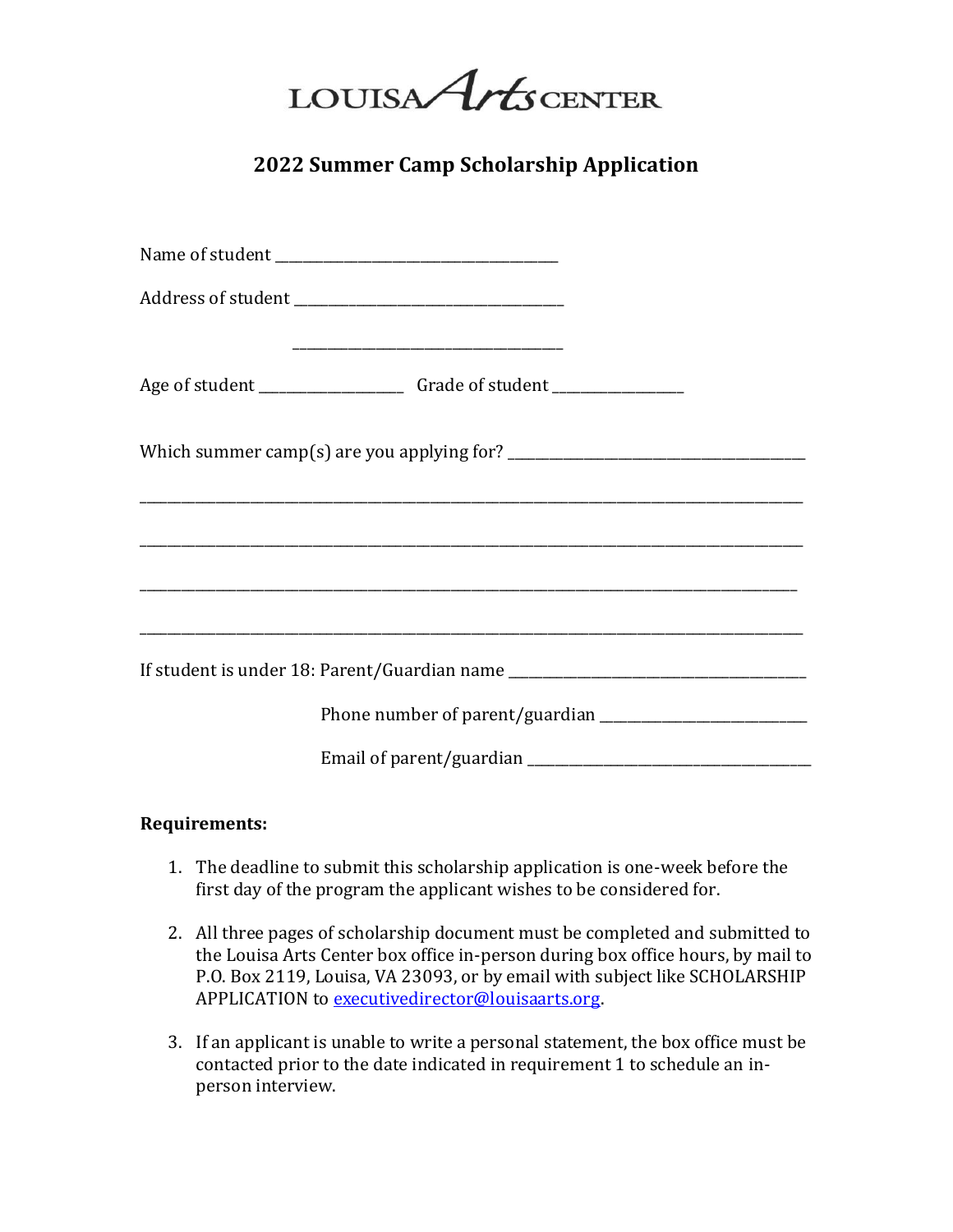LOUISA Arts CENTER

## **The following questions are treated with strict confidence and are used purely as a guide to assess the level of financial aid required.**

Select the category that best matches your household earnings per year:

◯Under \$20,000 (\$20,000-\$30,000 \$30,000-\$40,000 ◯\$40,000-\$50,000 ()\$50,000-\$60,000 ()Above \$60,000

Please indicate the percentage of support through scholarship funds you feel you need for the student to be able to attend the summer camp(s).\*

*\* All students, except in rare cases, will be expected to pay some of the tuition cost.*

| <b>Requested percentage</b><br>covered by | <b>Updated cost:</b>       | <b>Updated Cost:</b>    | <b>Updated cost:</b>     |
|-------------------------------------------|----------------------------|-------------------------|--------------------------|
| scholarship                               | <b>Camp Encore</b>         | <b>Camp Imagination</b> | <b>Camp Curtain Call</b> |
|                                           | <b>Camp Broadway Steps</b> |                         |                          |
|                                           | <b>Camp Bravo</b>          |                         |                          |
|                                           | Camp Sight & Sound         |                         |                          |
| 10%                                       | \$94.50                    | \$130.50                | \$144.00                 |
| 20%                                       | \$84.00                    | \$116.00                | \$128.00                 |
| 30%                                       | \$66.50                    | \$101.50                | \$112.00                 |
| 40%                                       | \$63.00                    | \$87.00                 | \$96.00                  |
| 50%                                       | \$52.50                    | \$72.50                 | \$80.00                  |
| 60%                                       | \$42.00                    | \$58.00                 | \$64.00                  |
| 70%                                       | \$31.50                    | \$43.40                 | \$48.00                  |
| 80%                                       | \$21.00                    | \$29.00                 | \$32.00                  |
| 90%                                       | \$10.50                    | \$14.50                 | \$16.00                  |

Please explain the reason you require the level of support above: